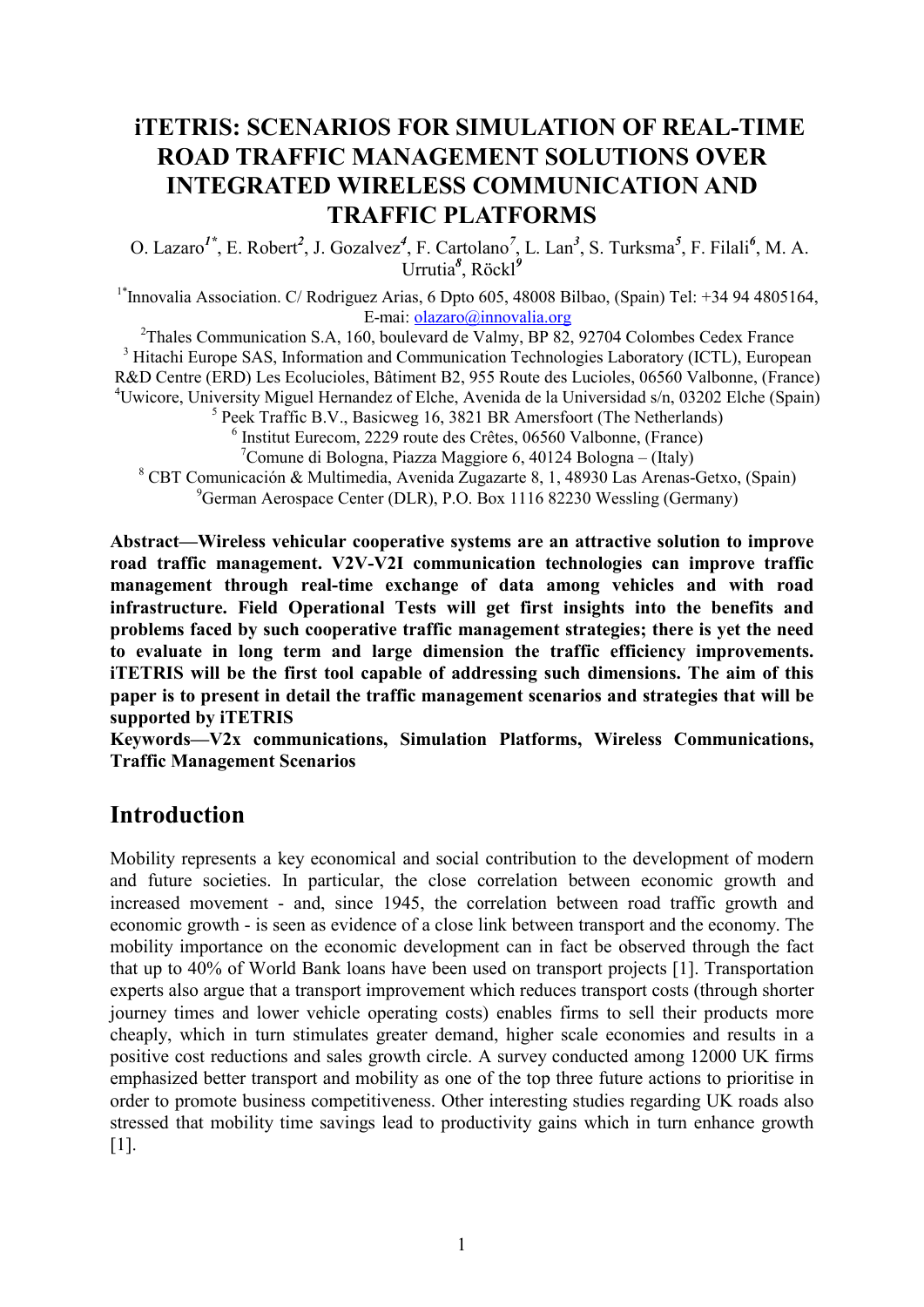Currently, it is estimated that there are still over 40.000 road fatalities on the 25 European Union roads every year, with 1.4 million accidents with a cost of around 200 billion  $\epsilon$ /year representing 2% of the EU GDP [2]. Moreover, according to DG TREN (Directorate-General for Energy and Transport) not only the number of cars per thousand persons has increased from 232 in 1975 to 460 in 2002 (with an increase of 3 million cars each year), but also the overall distance travelled by a European citizen has passed from 17 kilometres a day in 1970 to 35 km nowadays [3]. These facts, together with the 35% increase in road freight volume, have contributed to 7500 km or 10 % of the network being affected daily by traffic jams. The current mobility saturation is affecting not only the traffic safety but also the economical productivity, the efficient consumption of energy, and the environment. According to estimates from the European Commission, road transport consumed in 2002 represents approximately 26% of the total energy consumption in the EU (equivalent to 281 MToe million tonnes oil equivalent), resulting in 835 million tonnes per year CO2 emissions (85% of the total transport emissions). Transport energy demand in 2030 has been projected to be 21% higher than in 2000 [4]. Mobility has also been linked to the climate change problem with estimates that transport's share in greenhouse gas emissions, already accounting for 28% of greenhouse gas emissions in 1998, is likely to rise 50% between 1990 and 2010. Within this context, experts believe that road traffic generates 84% of emissions attributable to transport [3]. This is despite the European Union commitment in the Kyoto Protocol to reduce its greenhouse gas emissions by 2008-2012 by 8% as against their 1990 levels. Fortunately such important energy consumption, and its corresponding environmental pollution, could be further reduced given that up to 50% of fuel consumption is caused by congested traffic situations and non optimal driving behaviour [2].

In this context, road traffic congestions can represent a serious risk for Europe to loose economic competitiveness. In fact, the European Commission estimates that road traffic congestions costs currently amount 50 billion  $\epsilon$  per year or 0.5 % of Community GDP, with an estimate to increase to 1% by 2010 if the current situation persists [5]. Moreover, a majority of European citizens live in urban areas where there is a significant increase in demand for mobility of both people and goods. Given that urban environments do not generally allow for building additional roads to tackle the increased mobility demands, urban scenarios represent a challenge environment to deal with. In fact, in the next few decades, more "intelligent" and "cooperative" strategies to manage the urban scenario, employing novel technologies will be the preferred approach to maintaining, or even increasing, the economic and social welfare. In particular, some studies have estimated that additional capacities in excess of 20-30% can be realised by more effective use of existing road space using innovative traffic management techniques [6].

Despite the clear current and future mobility's economical and social impact, the current increase in number of vehicles and the higher mobility frequency is creating new problems and challenges that need to be holistically addressed to ensure safe, sustainable, efficient and environmentally friendly mobility systems. However, currently European ICT and Transport industry lack of a common, modular, pan-European, open and standardized platform where novel ICT-based traffic management solutions can be evaluated through intensive computing simulations over large areas, given duly consideration to the multiple aspects that are relevant to this issue – wireless communication environment, urban layout, traffic management policies, energy, environment. Therefore, iTETRIS (http://www.ict-itetris.eu) will leverage such platform and thus novel cooperative ICT solutions will be evaluated in unprecedented ways providing a completely new perspective to this field of activity.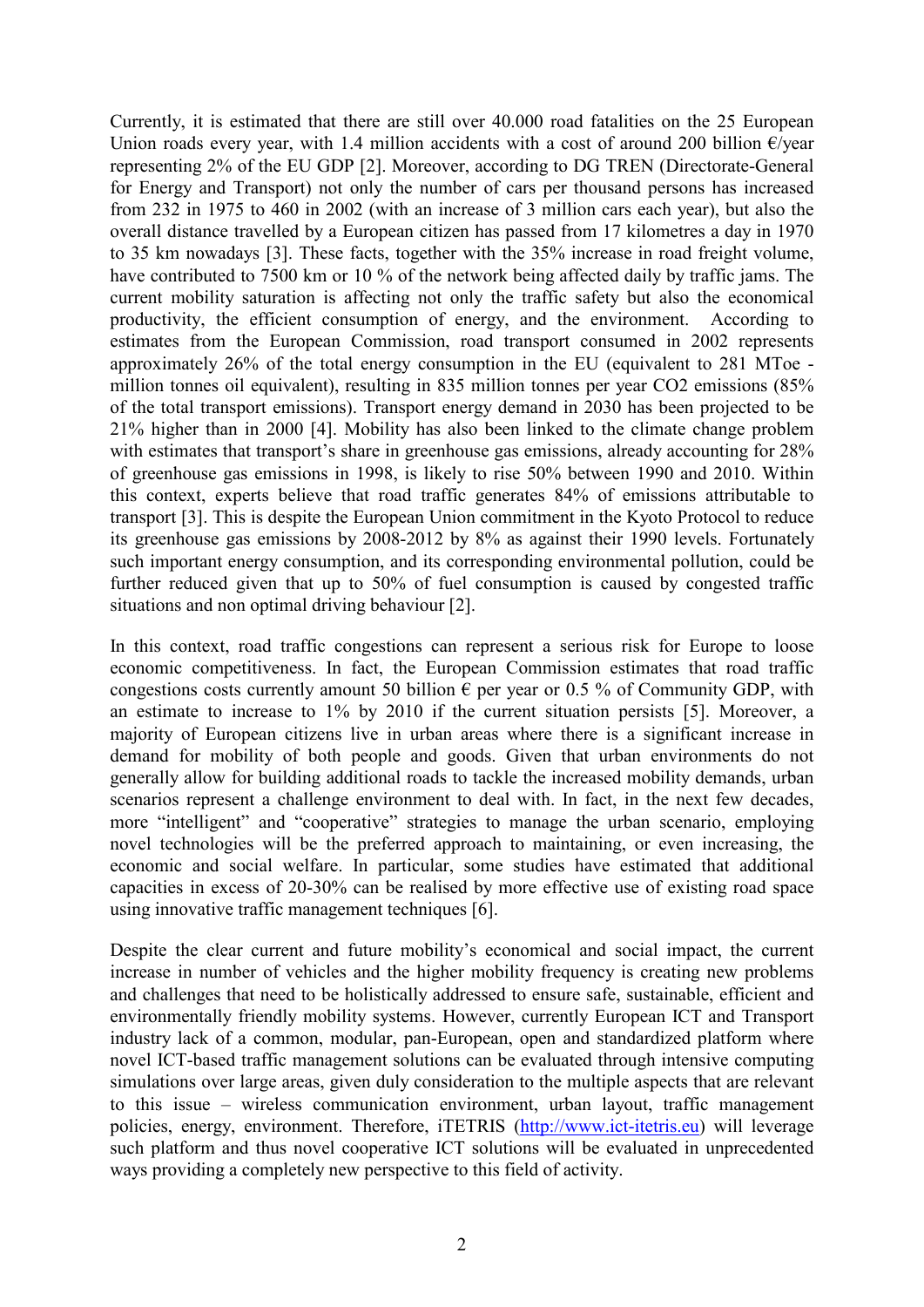The iTETRIS vision is to create a long-term (beyond the project development), global, sustainable, open, vehicular communication and traffic simulation platform facilitating large scale, accurate, multidimensional evaluation of cooperative ICT solutions for mobility management in order to increase European industry competitiveness and economic, social and environmental wealth.

# **Scope**

As it will become apparent in the next Sections, the novelty of the iTETRIS platform lies mainly on four main pillars with the following distinct features:

- Development of a unique simulation platform
- Delivery of a highly accurate open-source evaluation platform
- Reliable and contextually dynamic vehicular communication protocols
- Self-configuring, granular, real-time, traffic management policies.



**Figure 1 – Scope of iTETRIS Tool** 

The Figure above illustrates how iTETRIS covers an existing gap in the area of cooperative ICT-based traffic management R&D through its integrated wireless and traffic simulation platform. iTETRIS will bridge the gap between the low-medium modelling accuracy and medium-large test-bed size characteristic of theoretical analysis and the high modelling accuracy low-medium test-bed size characteristic of Field Operational Tests. Thus, iTETRIS will permit high modelling accuracy large test-bed size scenarios to be effectively addressed. This gap is very important for industry as it is necessary to carry out this sort of experiments to fully examine the potential of the technology before a massive role out is realised.

iTETRIS will permit that never before studied large-scales situations are considered in close to "real" conditions, that robust holistic traffic management solutions are developed taking full consideration of wireless, energy, pollution and networking constraints and that a deep understanding is built around V2V and V2I cooperative strategies to address the particular needs of gradual penetration of ICT-based traffic management solutions and low density V2V communication system population. This is especially important in early stages of market introduction where safety critical applications cannot be realized. Therefore, iTETRIS focuses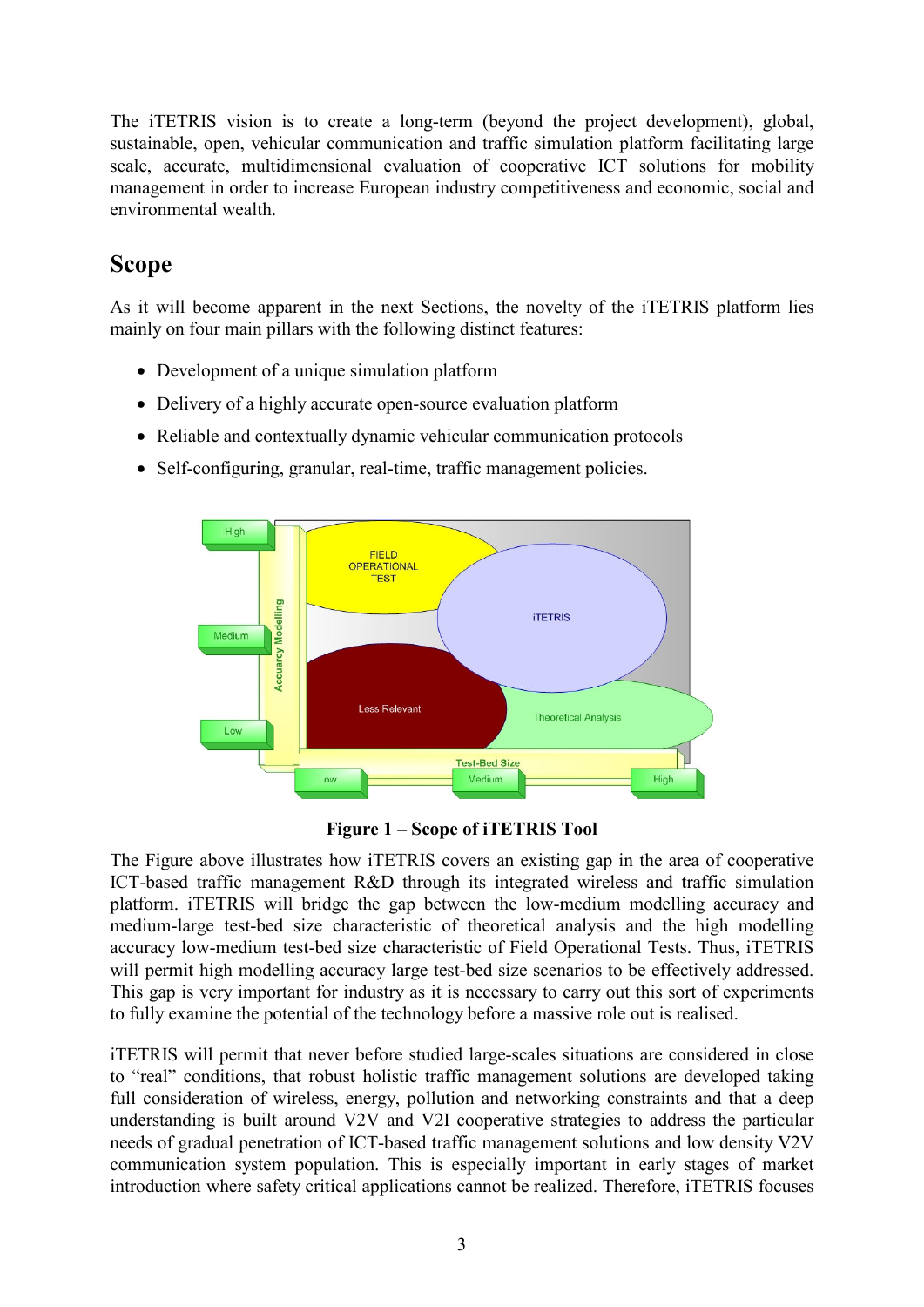on traffic efficiency applications that already show beneficial effects with low penetration rates and constantly improve with increasing penetration rates. Examples are V2I adaptive traffic lights and variable message signs as well as cooperative navigation and green light speed advisory.

# **iTETRIS Traffic Scenarios**

In order to address the needs of such R&D initiative, a number of traffic scenarios need to be proposed. The use of such traffic scenarios is twofold:

- On one hand it allows that the particular problems faced by road traffic management authorities could be defined and exemplified.
- On the other hand, they provide a reference situation, which can serve to propose traffic management applications and to evaluate the improved performance of cooperative ICT traffic management solutions in a real situation.

iTETRIS has closely collaborated with the City of Bologna to address a sufficiently ample set of traffic situation that encompass the mostly common needs of traffic management authorities. Thus, iTETRIS proposes 4 scenarios which are common enough to represent the needs of most European cities.

### **Description of the geographical location**

Bologna is the main town of the Emilia-Romagna Region and centre of the most ancient University of Europe (XI century), Bologna is an important interchange city in Italian national transport networks because it represents an obliged passage between North and South Italy. First Etruscan centre, then roman colony and free municipality during the middle age, the city of Bologna has got a very evocative historical centre, one of the best conserved in Europe, that attracts many tourists during the year. The city has an important Fair centre and one of the biggest universities in Italy.

#### **Demographic structure and mobility profile.**

The resident population in the city today is about 374,000 ( the municipality area is 140,85 km2), while the metropolitan area, which extends to the neighbouring towns, more pertinent from the mobility's point of view, counts nearly 600,000 residents. There are about 180,000 local workers in the municipal area, while the daily city users are around 300,000. The result of this demographic structure is that traffic flows within the network are very heavy and include:

- very short trips within the city;
- short distance trips among the main city and the towns belonging to the same province;
- medium distance trips taking place within the regional network of cities;
- long distance through traffic with areas outside the region.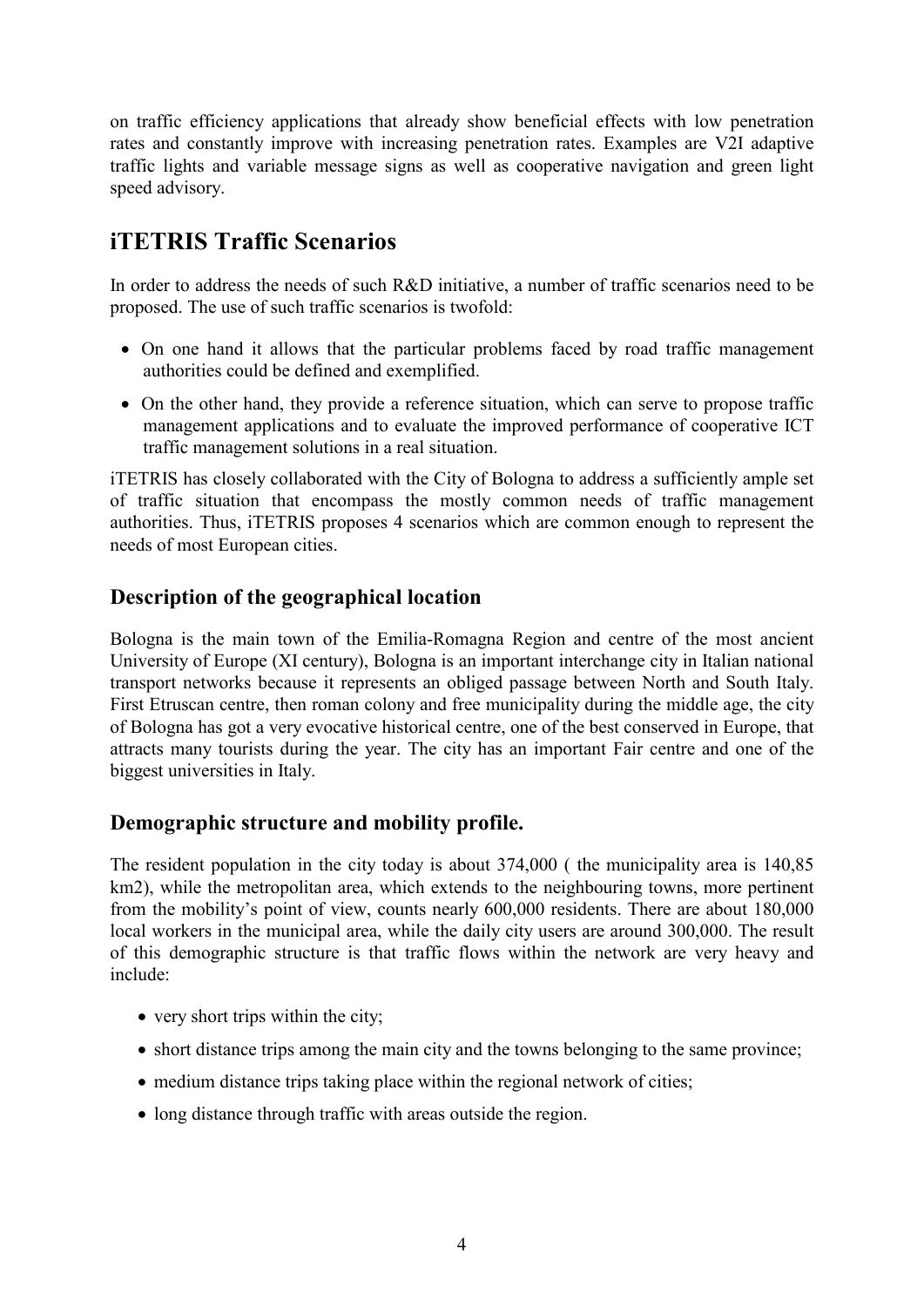#### **The actual traffic plan and the future goals**

The Master Plan of the Urban Traffic (PGTU) is a short-term planning instrument. In line with Ministerial directives, it aims at "improving traffic conditions and road safety, reducing noise and air pollution and achieving energy savings, in compliance with current urban planning instruments, with transport plans and having respect for environmental values" . The PGTU has a temporal horizon of 4 years, while regarding longer-term actions the Municipal Structural Plan foresees large-scale infrastructural works for collective transport (such as Metro-Tramway, new Railway Station, Optical guided Trolley-bus, monorail from airport to Railway Station) However, the PGTU will take into account the critical situations which the worksites for these large-scale undertakings will inevitably create.

In defining this Plan, account has been taken of the main critical issues (pollution, accidents, congestion) which daily affect citizens' lives, reflecting negatively on health, safety and quality of living; After analyzing them the Municipality of Bologna proceeded to quantify the goals to be achieved and to identify actions capable to provide effective solutions to the various problems and an overall improvement of citizens' quality of life. The interlinked developments intend to ensure sustainable and widely-available accessibility to all parts of the city. The context for this will be an increase in public transport and cycle-lanes, while safeguarding the most valuable environmental and architectural zones, but also an optimisation of motorised traffic flows especially through the improvement of ITS instruments.

### **Goals of the traffic plan**

- To improve road safety
- To increase public transport and reduce private vehicles
- To encourage a more eco-compatible stock of vehicles
- To reduce air and noise pollution
- To achieve widely-available but sustainable access
- To save energy in the transport sector

Based on the descriptions above, the city of Bologna has been selected within the iTETRIS project for evaluation. iTETRIS should be able to demonstrate how the improvement actions that are part of the City of Bologna PGTU could be better operated with the support of cooperative ITS. Bologna is especially amenable to such cooperative strategies and a number of scenarios have been selected to exemplify very relevant problems. iTETRIS will permit that the effectiveness of new strategies are analysed in terms of mean travel times and other traditional metrics. However, it will be also possible to assess the impact on  $CO<sub>2</sub>$  emissions to ensure eco-friendliness of the strategies.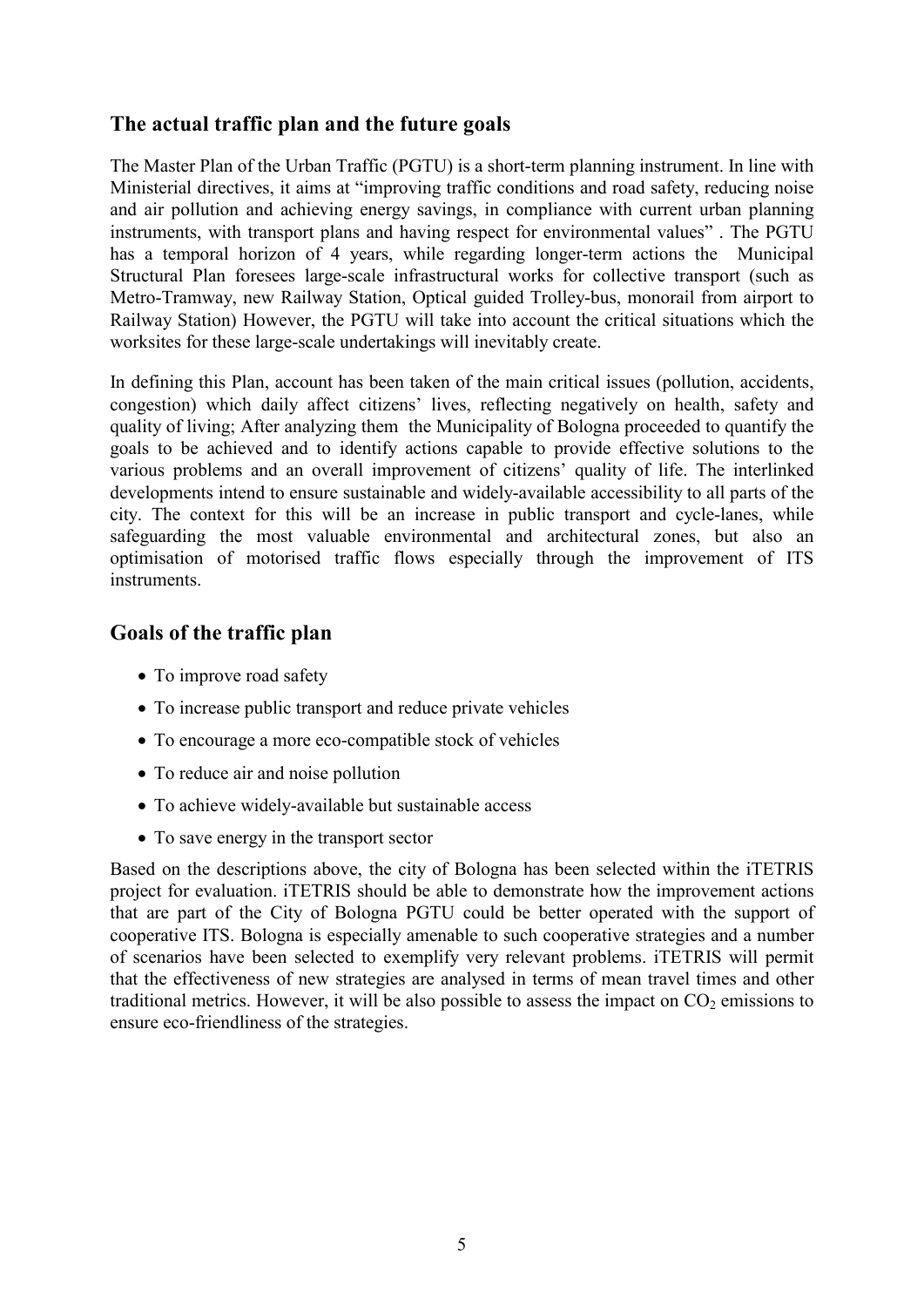

**Figure 2 – Inner City ring Scenario** 

Bearing all these features in mind the following 4 traffic scenarios have been proposed.

- City Stadium. This scenario describes the traffic conditions when particular events take place in the city, e.g. football match.
- Open Market Fair. This scenario has characterised the traffic conditions when road traffic is modified due to open market fair takes place in the city centre.
- Inner City Ring. This scenario covers the inner city ring situation. The scenario can be visualised below.
- Orbital + Highway. This scenario permits the analysis of traffic management to access the city centre from the orbital and highway streets that surround the various entrances to the city.

Figure 2 illustrates a scenario where communication equipment (RSU, Road Side Units) has been placed at each intersection. Such elements gather information that is being transmitted by the vehicles. Moreover, each RSU can also transmit traffic related information to the vehicles and the Traffic Management Center (TMC). Such information (speed, acceleration, direction and vehicle position) can be collected through any relevant wireless communication (WAVE, UMTS, Wi-Max or DVB-H). iTETRIS permits that the effect of communications is properly characterised and the impact of "realistic" communications shortcoming into the traffic management strategies implemented can be made apparent. Through the information the TMC has updated and precise knowledge of the traffic conditions all along the inner city ring-way. Thus, as congestion is detected close to RSU2 it could recommend vehicles closet o RSU1 to take alternative routes towards RSU3 following the dotted line. It is worth noting that through V2I individualised information can be transmitted to the vehicles so that messages and strategies become more effective.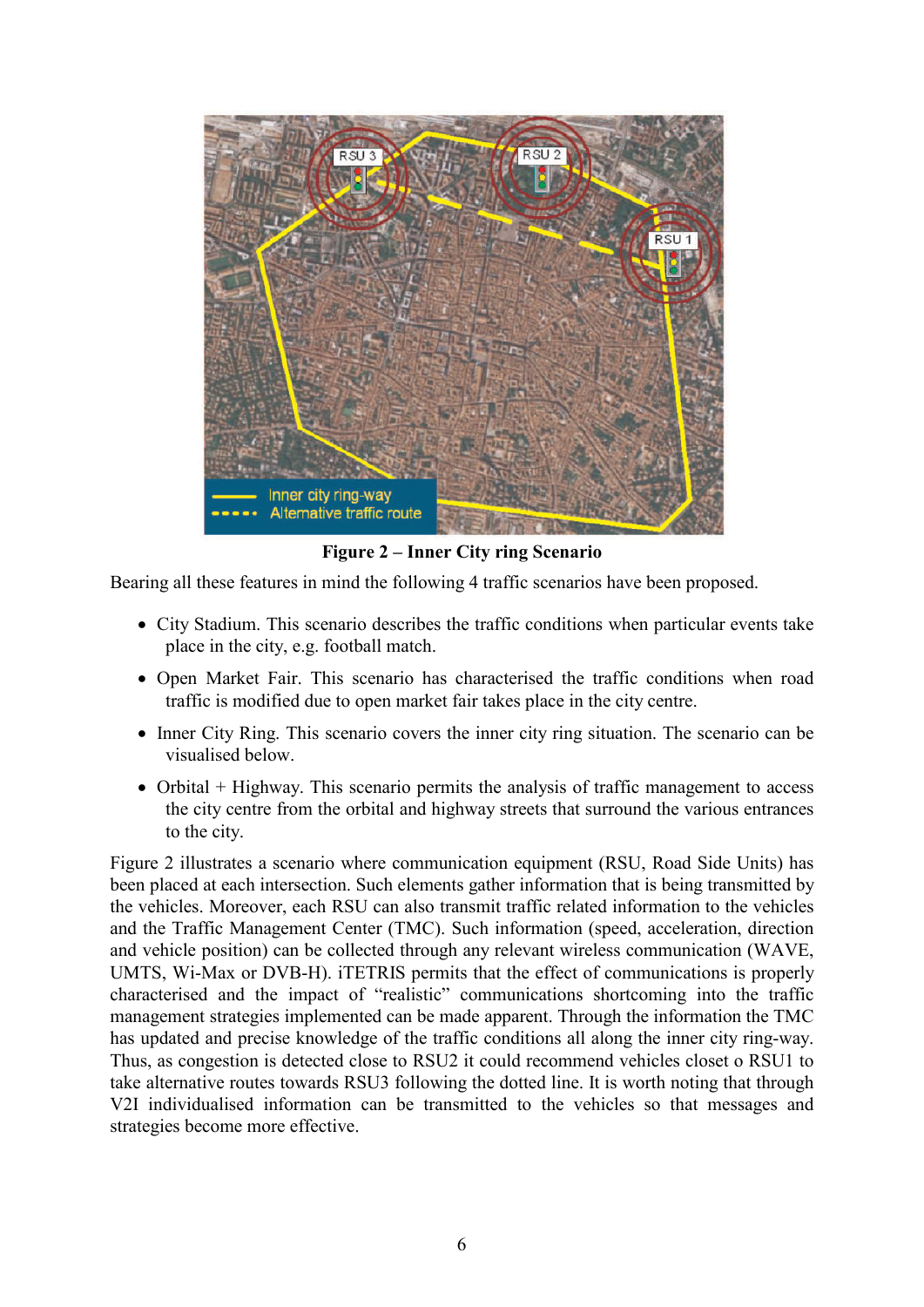The set of scenarios present both representative situations for traffic congestion situations and different traffic dynamics. Furthermore, the scenarios also permit that intelligent re-routing and advanced Traffic Light Control algorithms could be proposed relying on advanced communication features. With the final objective of demonstrating the impact of V2I communications on cooperative ITS iTETRIS has proposed a number of Use Cases that could serve to handle effectively the traffic conditions presented by the 4 traffic scenarios above. The Use Cases have been defined so that both traffic estimation conditions and traffic management could be addressed.

|                                                                              | <b>Use Case</b>                                                                     | <b>Description</b>                                                                                                                                                                                                                                                                                                                                                                                                            |
|------------------------------------------------------------------------------|-------------------------------------------------------------------------------------|-------------------------------------------------------------------------------------------------------------------------------------------------------------------------------------------------------------------------------------------------------------------------------------------------------------------------------------------------------------------------------------------------------------------------------|
| <b>Traffic</b><br><b>Condition</b><br><b>Estimation</b><br><b>Strategies</b> | $UC1 - Traffic Congestion$<br>detection                                             | UC1 aims at detecting traffic congestion situations in a distributed<br>manner, i.e. without making use of the communication<br>infrastructure - RSU.<br>Periodic message Exchange between<br>vehicles is used to create accurate representation of traffic context<br>and through advanced algorithms traffic congestion conditions<br>could be extracted.                                                                   |
|                                                                              | $UC2 - Travelling time$<br>Estimation                                               | The objective of UC2 is to estimate through centralised means the<br>transit times of each street or segment of interest in a scenario.<br>Each RSU collects data through V2I and will send it to the TMC<br>for operation of the traffic                                                                                                                                                                                     |
| <b>Traffic</b><br><b>Management</b><br><b>Strategies</b>                     | UC3 - Public Transport<br>Lane Management                                           | V2I communications will be employed in this third UC3 to detect<br>in a centralised manner congestion situations and allow temporally<br>the use of public transport lanes to private vehicles.                                                                                                                                                                                                                               |
|                                                                              | UC4 - Restricted Access<br>to Prioritised Vehicles                                  | UC4 aims at the evaluation of traffic management strategies that<br>would allow Access to city centre street to vehicles with high<br>occupancy and/or low emission vehicles such as electric cars                                                                                                                                                                                                                            |
|                                                                              | $UC5 - Optimum route$<br>recommendation                                             | UC5 is one of the use cases devoted to demonstrate the<br>improvement of traffic efficiency. Vehicles request the TMC the<br>best possible route for their destination. The TMC provides the<br>optimum route in a personalised way. As a function of the<br>information gathered through V2V-I2V, each vehicle decides the<br>best possible route in a distributed manner.                                                   |
|                                                                              | UC6 - Maximum speed<br>limit information and<br>dynamic traffic light<br>adaptation | UC6 covers the management of crossing operated by traffic light<br>control algorithms. As a first approach through I2V each vehicles<br>receives information about the optimum speed to follow so that<br>the car will get to the traffic light in green. As a possible<br>enhancement the project will evaluate how the traffic light control<br>algorithm could also adapt to the varying traffic congestion<br>situations. |
|                                                                              | UC7 – Emergency Vehicle<br>Prioritisation                                           | V2I communications will permit in UC7 that vehicles inform the<br>RSU that an emergency vehicle is approaching. Traffic lights will<br>change their phases so that the flow of the emergency vehicle<br>could be prioritised. Public vehicles could also be informed about<br>such event and they could cooperate to improve the progress of<br>the vehicle in the middle of the traffic.                                     |

**Table 1 – iTETRIS Use Cases** 

## **CONCLUSIONS**

This paper has presented the EU project iTETRIS devoted to develop of a tool capable of analysing the benefits of cooperative communications for intelligent traffic management solutions. iTETRIS works on the development of an open platform where both traffic and wireless communications can be properly modelled. Bologna has been selected as the city for large scale evaluation of the traffic management strategies. The article has presented the 4